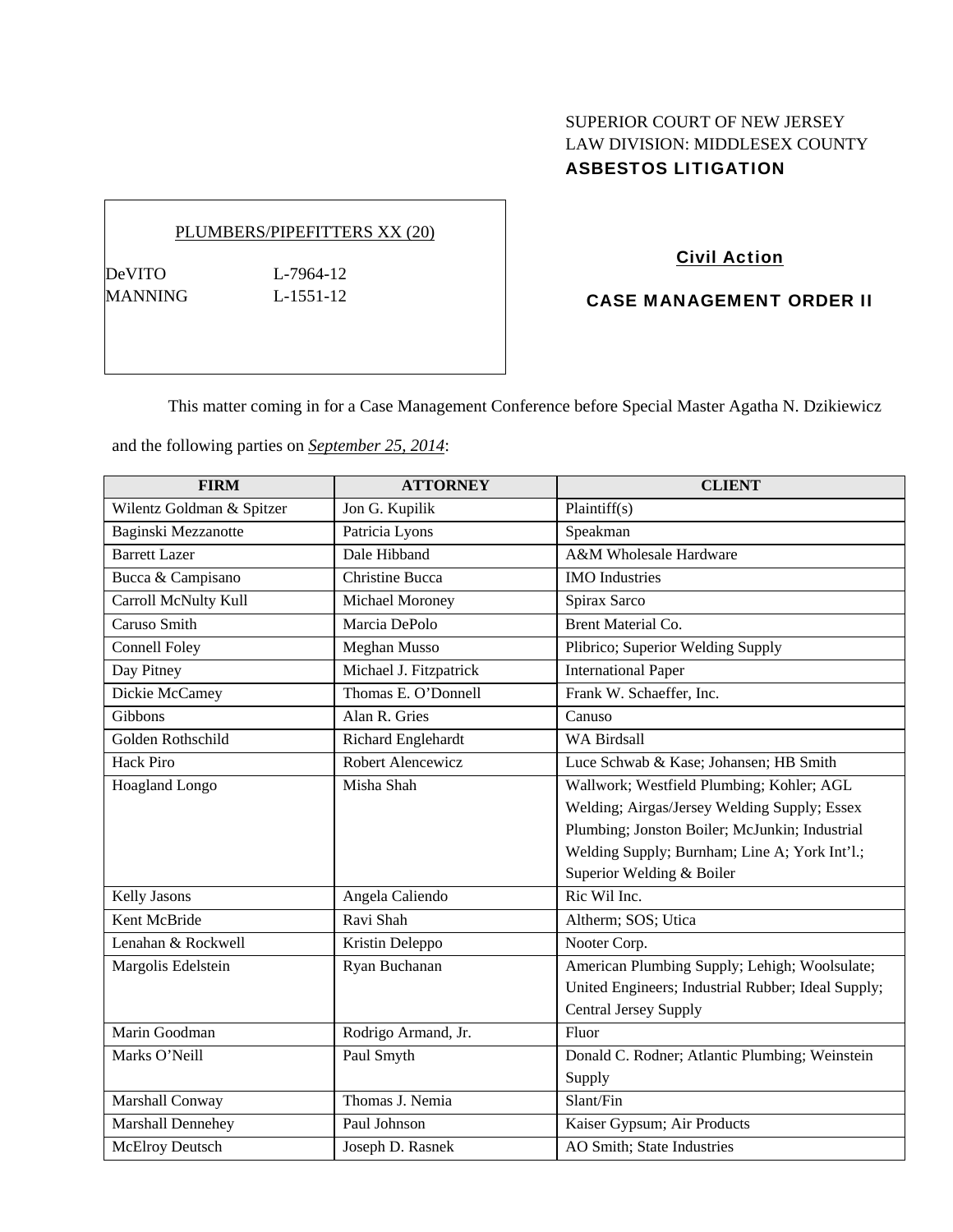| McGivney Kluger        | Joel Clark              | Central Boiler Repair; Herman Sommer; Flemington |
|------------------------|-------------------------|--------------------------------------------------|
|                        | <b>Thomas McNulty</b>   | Supply; Manhattan Welding; Bonney Forge Corp.;   |
|                        |                         | Taco; DAP; Factory & Mill; Henkel Corp.; John    |
|                        |                         | Wood; Economy Hardware & Plumbing; NJ Boiler;    |
|                        |                         | Allied Rubber & Gasket; Bradco Supply; Madsen &  |
|                        |                         | Howell; Bergen Industrial; Raritan Supply;       |
|                        |                         | Fairbanks; Weil McLain; Armstrong Pumps; Fire    |
|                        |                         | Brick Engineers; SM Electric; Marley Cooling;    |
|                        |                         | L&H Plumbing & Heating; SPX Cooling Tech.        |
| Methfessel & Werbel    | <b>Matthew Rachmiel</b> | Ironbound Supply Co.                             |
| O'Brien Firm           | Ingrid H. Graff         | <b>Grant Supply</b>                              |
| O'Toole Fernandez      | Michael Garcia          | <b>JW</b> Goodliffe                              |
| Pascarella DiVito      | Madelyn Iulo            | <b>Trane US</b>                                  |
| Reilly Janiczek        | Michelle Cappuccio      | Miller & Chitty; Cleaver Brooks; ITT Corp.       |
| Ricci Tyreell Johnson  | Robert Levicoff         | Chicago Bridge & Iron                            |
| Sedgwick LLP           | <b>Bridge Polloway</b>  | Foster Wheeler; General Electric                 |
| <b>Swartz Campbell</b> | William Morlok          | Allied Glove; Walrich                            |
| Tierney Law Office     | <b>Edward Henry</b>     | Major Inc.; AJ Friedman; Elizabeth Industrial;   |
|                        |                         | Sander Mechanical; Bradley Sciocchetti           |
| Vasios Kelly Strollo   | David Badie             | Argo International                               |
| Wilbraham Lawler       | Andrea Greco            | Dunphy Smith; Green Tweed; Dal-Tile; Karnak      |

IT IS on this **29th** day of **September, 2014** *effective from the conference date;*

ORDERED as follows:

Counsel receiving this Order through computerized electronic medium (E-Mail) shall be deemed by the court to have received a copy of the filed original court document. Any document served pursuant to this Order shall be deemed to be served by mail pursuant to *R*.1:5-2.

These matters are hereby consolidated for discovery, case management and trial.

### **DISCOVERY**

October 10, 2014 Defendants Fire Brick Engineers and SPX Cooling Technologies shall serve answers to standard interrogatories by this date.

## **EARLY SETTLEMENT**

February 13, 2015 Settlement demands shall be served on all counsel and the Special Master by this date.

## **SUMMARY JUDGMENT MOTION PRACTICE**

### **As to DeVITO:**

November 21, 2014 Summary judgment motions shall be filed no later than this date.

\_\_\_\_\_\_\_\_\_\_\_\_\_\_\_\_\_\_\_\_\_\_\_\_\_\_\_\_\_\_\_\_\_\_\_\_\_\_\_\_\_\_\_\_\_\_\_\_\_\_\_\_\_\_\_\_\_\_\_\_\_\_\_\_\_\_\_\_\_\_\_\_\_\_\_\_\_\_\_\_\_\_\_\_\_\_\_\_\_\_\_\_\_\_\_\_\_\_\_\_\_\_\_\_\_\_\_\_\_\_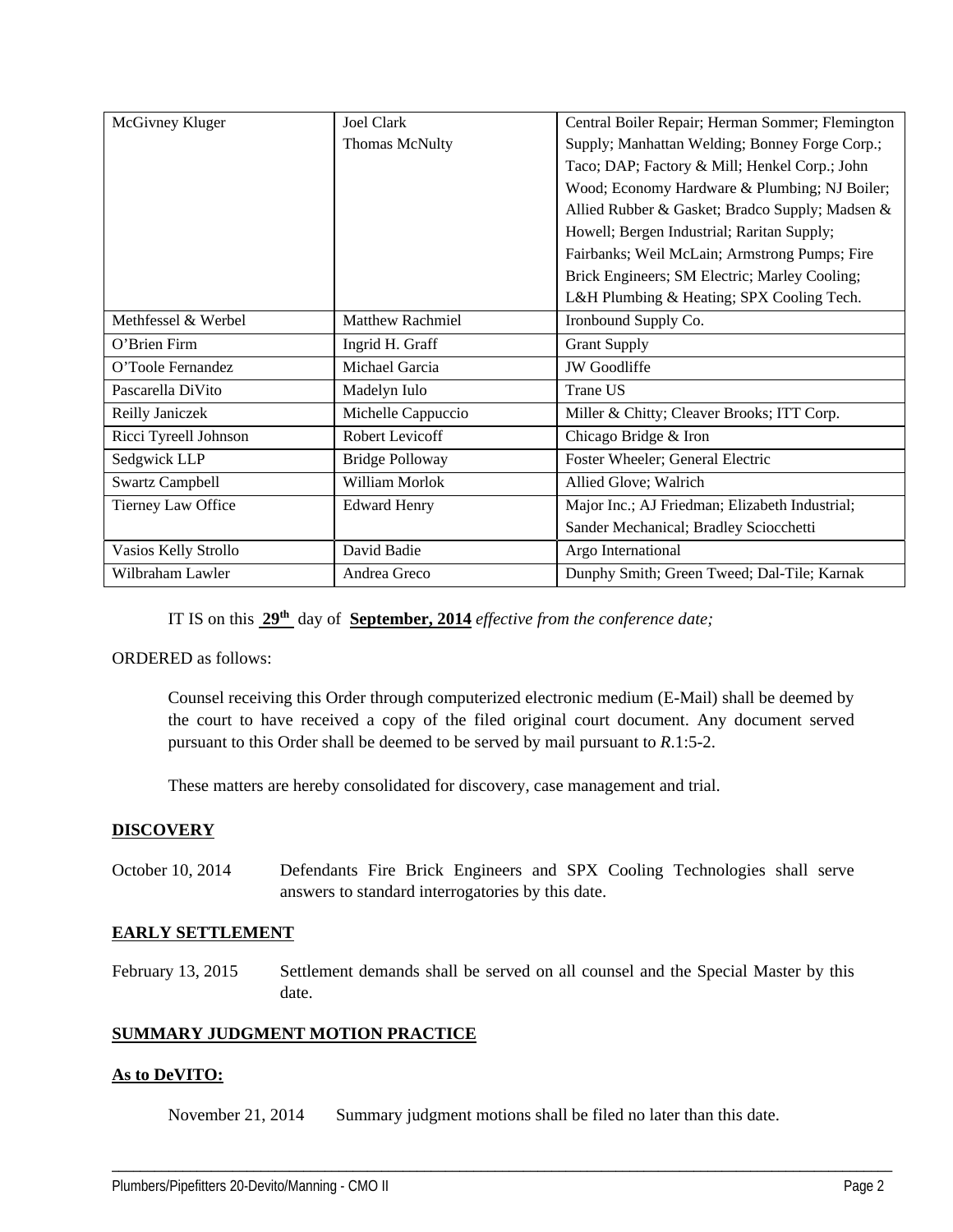December 19, 2014 Last return date for summary judgment motions.

### **As to MANNING:**

| January 9, 2015    | Summary judgment motions shall be filed no later than this date. |
|--------------------|------------------------------------------------------------------|
| February $6, 2015$ | Last return date for summary judgment motions.                   |

#### **MEDICAL DEFENSE**

December 31, 2014 Defendants shall identify its medical experts and serve medical expert reports, if any, by this date. **In addition, defendants shall notify plaintiff's counsel (as well as all counsel of record) of a joinder in an expert medical defense by this date.** 

### **LIABILITY EXPERT REPORTS**

- March 6, 2015 Plaintiff shall identify its liability experts and serve liability expert reports or a certified expert statement by this date or waive any opportunity to rely on liability expert testimony.
- April 6, 2015 Defendants shall identify its liability experts and serve liability expert reports, if any, by this date or waive any opportunity to rely on liability expert testimony.

#### **ECONOMIST EXPERT REPORTS**

- March 6, 2015 Plaintiff shall identify its expert economists and serve expert economist report(s), if any, by this date or waive any opportunity to rely on economic expert testimony.
- April 6, 2015 Defendants shall identify its expert economists and serve expert economist report(s), if any, by this date or waive any opportunity to rely on economic expert testimony.

### **EXPERT DEPOSITIONS**

April 24, 2015 Expert depositions shall be completed by this date. To the extent that plaintiff and defendant generic experts have been deposed before, the parties seeking that deposition in this case must file an application before the Special Master and demonstrate the necessity for that deposition. To the extent possible, documents requested in a deposition notice directed to an expert shall be produced three days in advance of the expert deposition. The expert shall not be required to produce documents that are readily accessible in the public domain.

### **PRE-TRIAL AND TRIAL**

March 26, 2015 @ 9:30am Settlement conference. All defense counsel shall appear with authority to negotiate settlement and have a representative authorized to negotiate settlement available by phone. Any request to be excused from the settlement conference shall be made to the Special Master no later than 4:00pm of the day prior to the conference.

\_\_\_\_\_\_\_\_\_\_\_\_\_\_\_\_\_\_\_\_\_\_\_\_\_\_\_\_\_\_\_\_\_\_\_\_\_\_\_\_\_\_\_\_\_\_\_\_\_\_\_\_\_\_\_\_\_\_\_\_\_\_\_\_\_\_\_\_\_\_\_\_\_\_\_\_\_\_\_\_\_\_\_\_\_\_\_\_\_\_\_\_\_\_\_\_\_\_\_\_\_\_\_\_\_\_\_\_\_\_